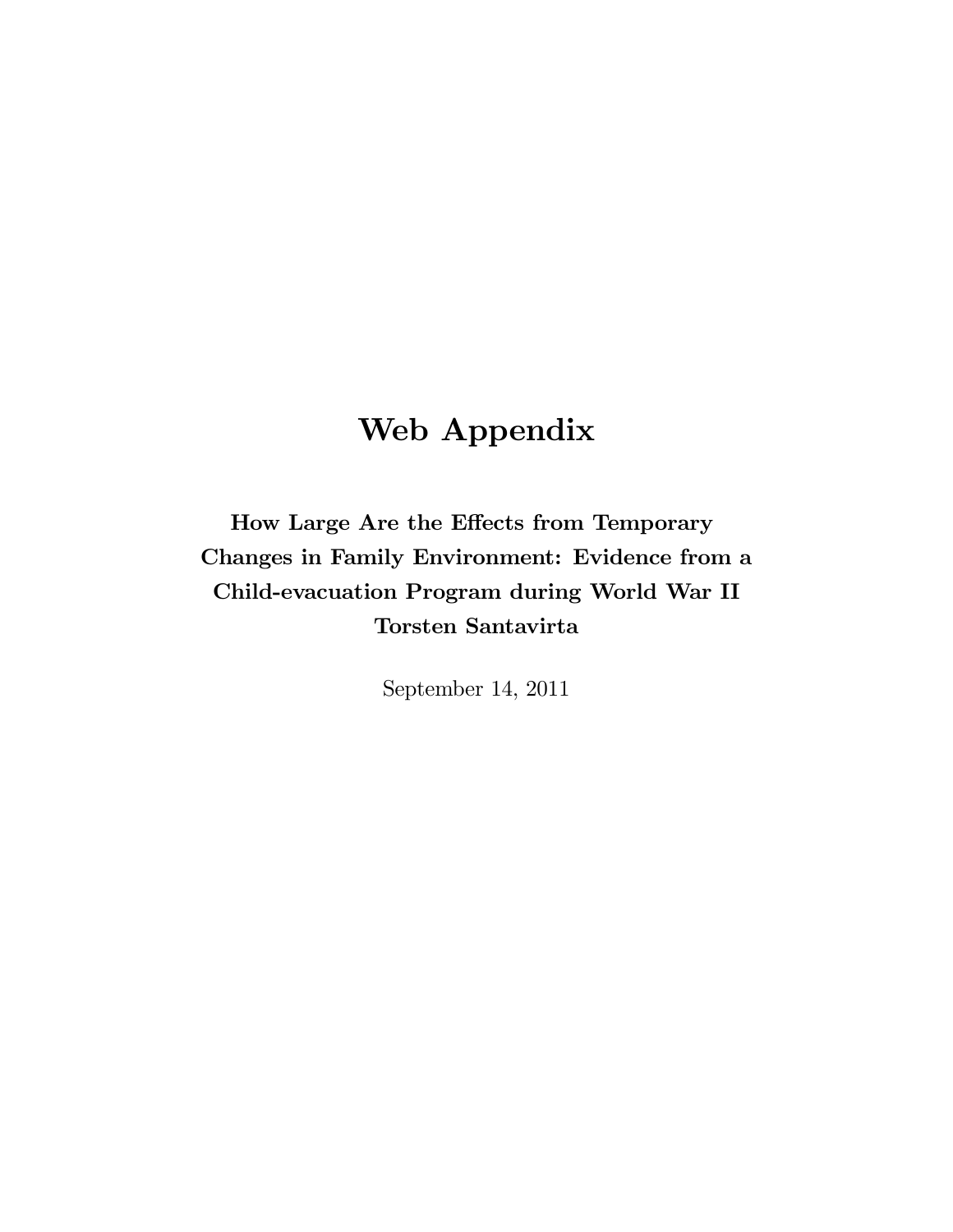# Appendices

## A The Evacuation Scheme<sup>1</sup> (Online only - Not for publication)

### Historical Background

Finland fought two wars against the Soviet Union during World War II: The Winter War (November 1939 – March 1940) and the Continuation War (June  $1941$  – September 1944). Despite Finnish collaboration with the Axis Powers during World War II, Finlandís resistance against Stalinís Red Army gave rise to feelings of sympathy in many countries. Food and material aid was received from foreign organizations and credit was granted by several countries.

In Sweden, a civilian movement to help Finland, called "Finland's cause is our cause", emerged within days after the breakout of the Winter War.<sup>2</sup> One of the most diplomatic ways for Swedish civilians to participate in helping the Finnish people was to act as foster parents to those Finnish children who were most exposed to the adversities of war. The idea to evacuate Finnish children to Swedish families emerged from the private initiative of Maja Sandler, the wife of the then Swedish Minister of Foreign Affairs, Rickard Sandler.

As the Continuation War broke out in June 1941, the plan of a large scale operation for evacuating Finnish children to Sweden was put into action. In Sweden, a voluntary organization called the Support Committee of Help for Finnish Children (henceforth the "Placement Committee") was established, and a large network of

<sup>&</sup>lt;sup>1</sup>The chief part of the documents that this section is based on are available in the Files for The Child Evacuation Scheme during World War II at The National Archives of Finland (NAF). When not specifically mentioned, I refer to Juhani Lomu (1974), who constructs a detailed report on the evacuation scheme based on the documents of NAF.

<sup>&</sup>lt;sup>2</sup>The slogan was coined by the author and journalist Olof Lagercrantz, who wrote the pamphlet "Finlandís Cause Is Our Cause" and had 600,000 copies printed and distributed to the Swedish civilian population.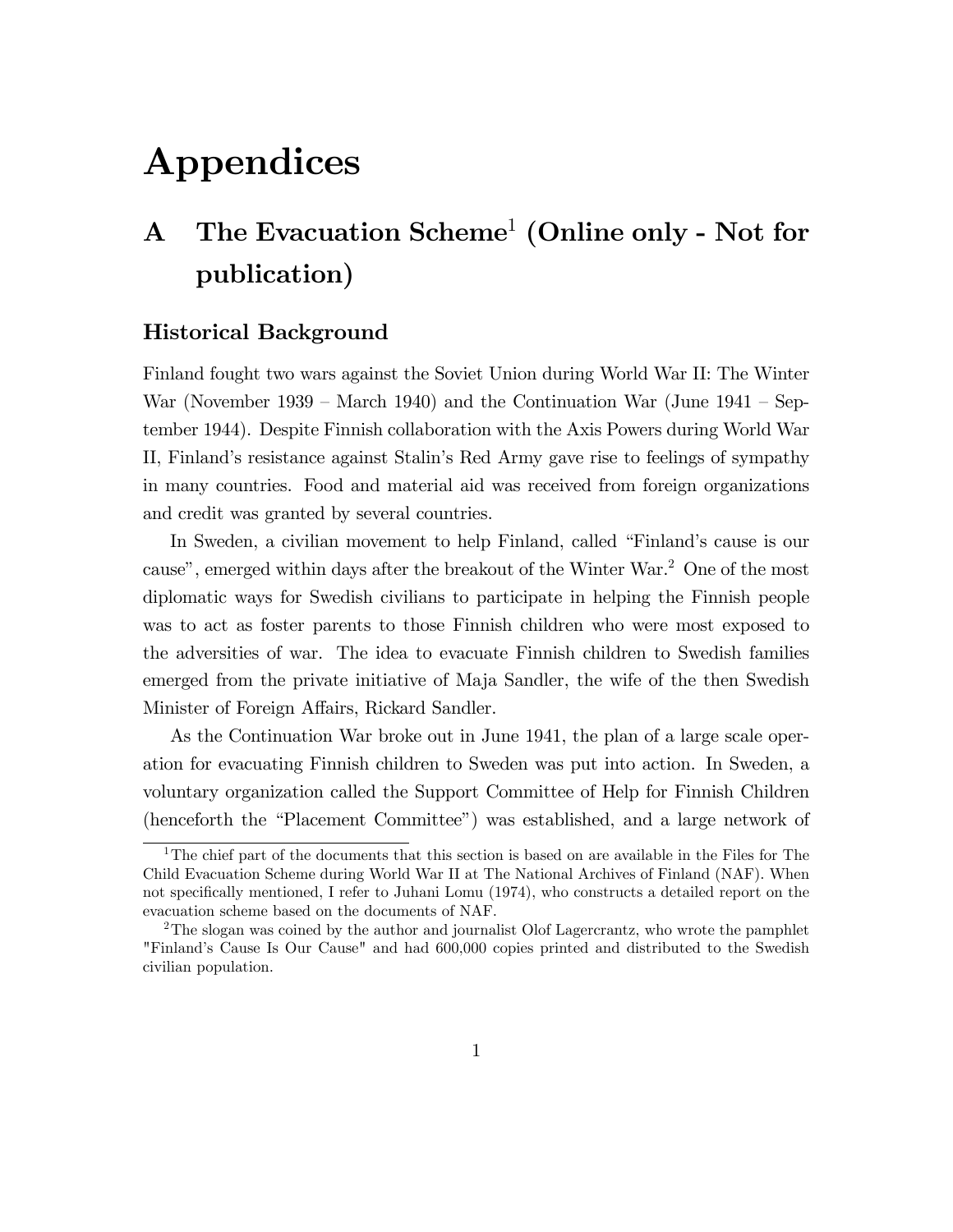families ready to accommodate child evacuees was created.<sup>3</sup> Shortly after, negotiations regarding the transfer of children to Sweden started and on September 2, 1941, The Committee for Transporting Finnish Children to Sweden (hereafter called the "Evacuation Committee") was established in Finland under the auspices of The Ministry of Social Affairs. The Evacuation Committee was granted funding by the Finnish government for organizing the logistics of the evacuation scheme and for covering the travel expenses of the evacuees.<sup>4</sup> Although the Swedish government covered part of the transportation expenses, the main part of the financial support on the Swedish side came through private fund raising.

The Evacuation Committee designed the evacuation scheme and carried out the major part of the evacuations made between  $1941$  and  $1946$ <sup>5</sup>. The official motives for a mass evacuation of children were, as stated by the Evacuation Committee, that children who were particularly exposed to the various adversities of war should be given a better rearing environment. At Örst, each Finnish county was granted a quota of evacuees, but restricting the selection of participants to the stated quotas proved difficult as fear for air raids spread among the urban population and food became scarce. The original eligibility criteria were the following: 1. Children of relocated Karelian families<sup>6</sup> 2. Children whose fathers were wounded in battle 3. Children who had lost their home in bombings 4. Children whose father's had died in war or who had lost their parents in bombings. In January 1942, the criteria were expanded to comprise children from large families, and children whose mothers were working; also children who resided in towns that were potential targets for air raids. This latter criterion applied, in practice, to most eastern and southern towns of Finland, where hence most children were considered eligible. At first the objective

 $3$ No financial compensation for accommodating Finnish children was ever promised to the families, and none was ever going to be rewarded either for that matter. In other words, the accommodating of evacuees was based on purely philanthropic grounds.

<sup>&</sup>lt;sup>4</sup>The word committee is rather misleading in describing both the Finnish and the Swedish organizations, as they cared for all the executive and organizational tasks.

<sup>5</sup>Most evacuations were made in the winter between 1941 and 1942 and in 1944.

<sup>&</sup>lt;sup>6</sup>Being the border region between Finland and the Soviet Union, Karelia was the region most adversely affected by the war. Roughly 400,000 people, virtually the whole Karelian population, had to be relocated to other regions of Finland already in 1940 as a consequence of the Moscow Peace Treaty between the Soviet Union and Finland, which handed Karelia to the Soviet Union.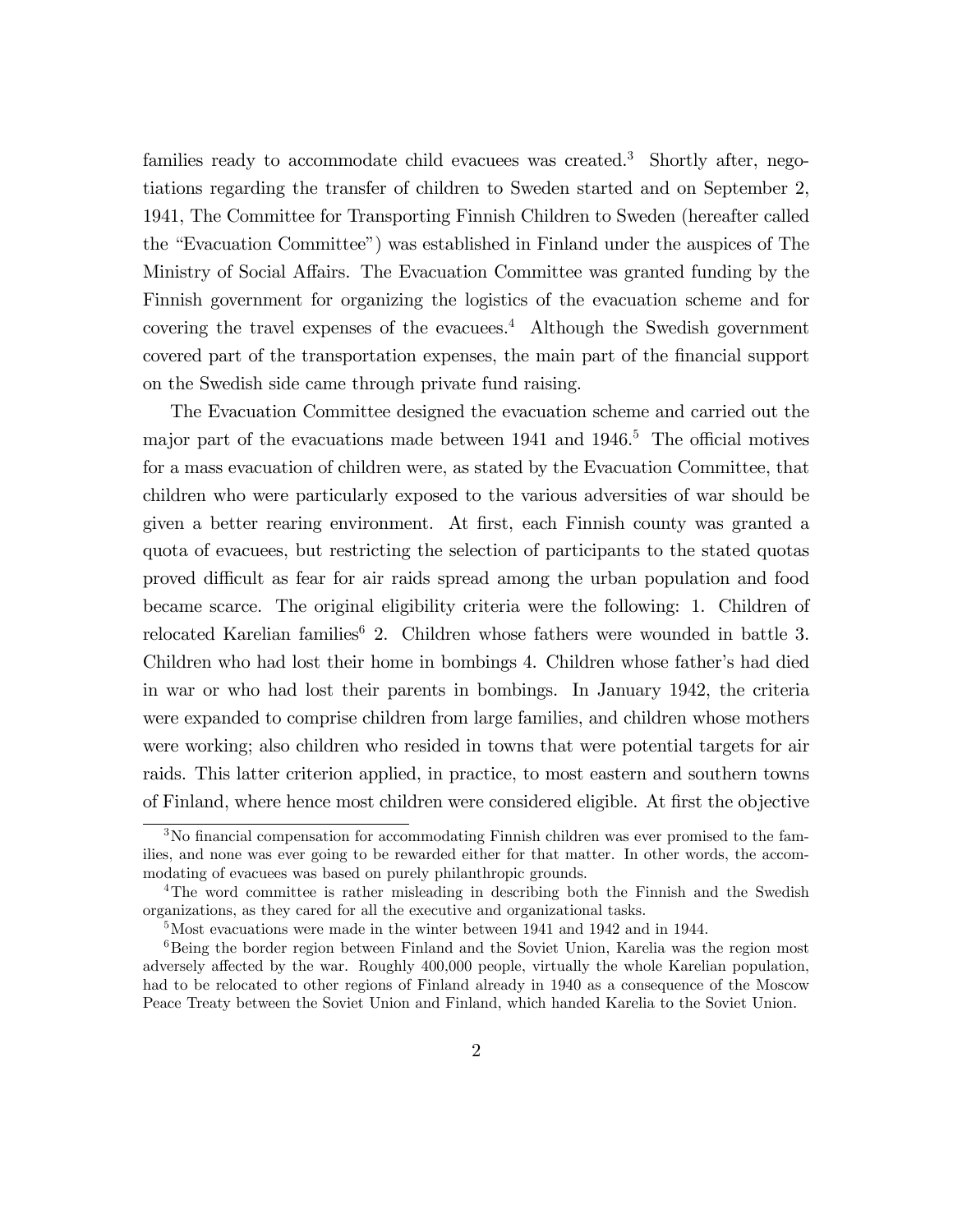was to send preschoolers. A strict age criterion was however not applied in practice due, for instance, to the difficulty to age-discriminate between siblings. Statistics show that roughly half of the children were past school starting age by the time of evacuation.

In Sweden, the Placement Committee established a placement scheme and took over all administrative and financial matters on the Swedish side of the border. Fortunately (for me), documents such as all minutes of both aforementioned committees' meetings and descriptive statistics of the evacuation are stored in the National Archives of both Finland and Sweden. It is thus a fairly simple task to construct a picture of the evacuation scheme and the way the evacuations were conducted. Sections A.1 and A.2 describe the stages of the evacuation from children's "biological" home to their final placement in foster care in Sweden.

The child transfers during the Continuation War can be divided into two waves. During the first wave, from September 1941 to June 1943, 22,398 children were evacuated through the Evacuation Committee. The second wave of evacuations took place in spring 1944, Örst during the bombings of Helsinki, and later that same spring after a massive Soviet of fensive on the Karelian isthmus had begun. During the second evacuation wave, in 1944, 29,268 children, some of which were re-evacuees who had been claimed back in 1943 during a longer period of trench warfare, were evacuated to Sweden. In total 48,628 children were evacuated to Sweden by the Evacuation Committee. In addition to the evacuations supervised by the Evacuation Committee, roughly 10,000-15,000 children were sent to Sweden independently from the official evacuation program through private bilateral organizations and to family and acquaintances. In total, it is estimated that roughly 65,000-70,000 children spent between one and Öve years (on average two years) in foster care in Swedish families during World War II. The total amount of evacuees equals the size of one Finnish cohort during the 1930s.

In this study, I restrict the analysis to the children who were evacuated within the official evacuation scheme, i.e., the population for the study consists of those 48,628 children who were evacuated by the Evacuation Committee. Sections A.1 and A.2 show that the anecdotal evidence on the course of events that took place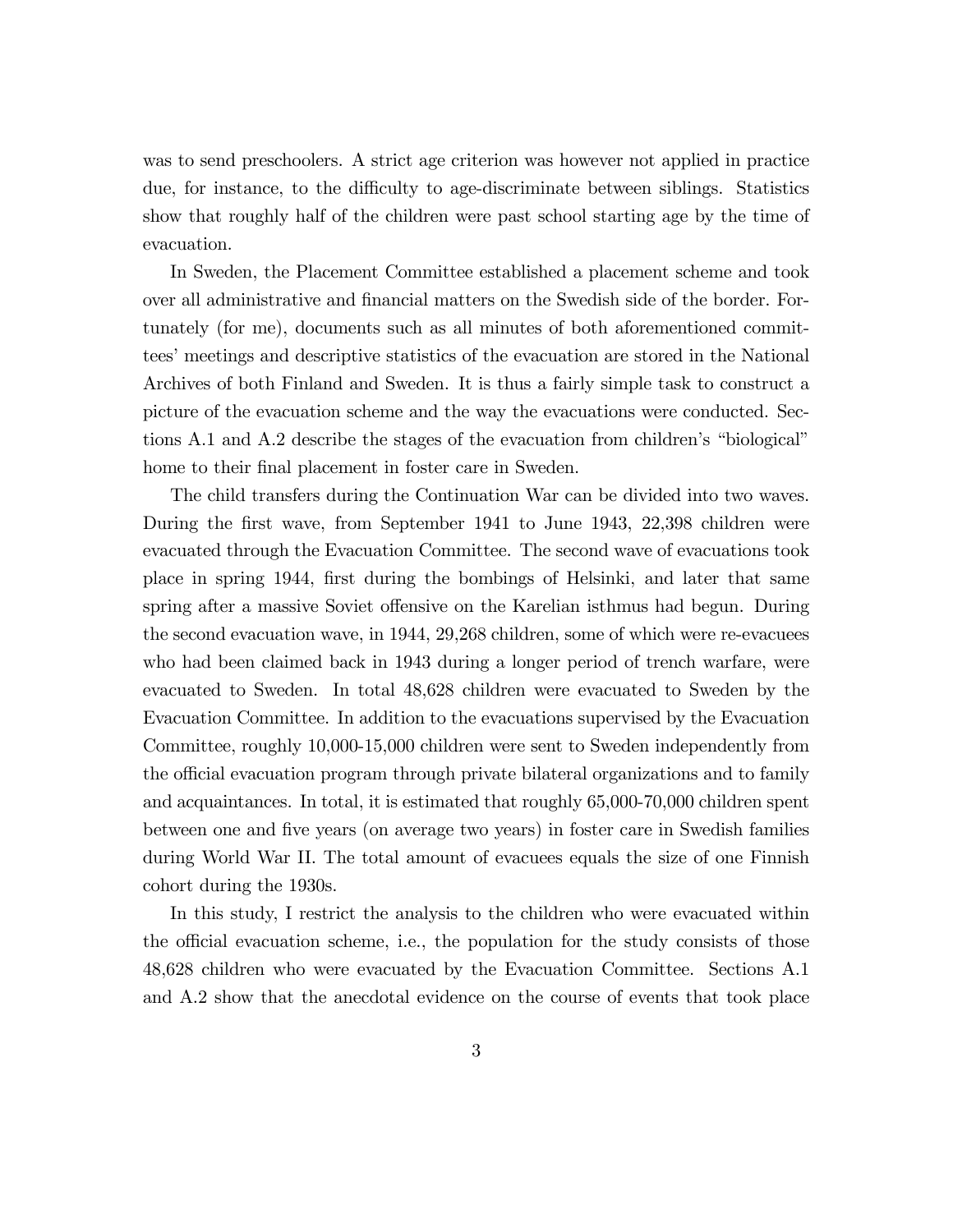between separation from the biological parents to the final placement in foster families supports the assumption of random assignment of foster parents with respect to all background characteristics except for gender and age at evacuation.

The description of the events during the transportation to the final destination suggests that the children were processed anonymously according to the information provided on an identification plate hanging around their neck, i.e., an assigned running number, name and gender, and re-shuffled randomly into smaller groups at several stages of the evacuation. By the time the children reached the last leg of their transportation, the inequalities in clothing, cleanness, and nutrition are supposed to have been levelled out, and thus to have made any inference of social background based on appearance difficult.

### The Evacuation from Finland to Sweden

A large organization was set up on the foundations of the already established war time logistic organizations and volunteer institutions to carry out the evacuations.<sup>7</sup> The organization made itself known through nationwide broadcasting and advertising in local newspapers. Headquarters were established in Helsinki, employing a large administrative staff. The Evacuation Committee set up and funded regional subsidiary offices that were largely run by volunteers such as local nurses and representatives from Christian and feminist organizations and political parties. The Evacuation Committee emphasized the importance of their unconditional possession of control over the evacuations in order to avoid incompleteness in the registries of evacuated children. After the evacuations began, in September 1941, the county o¢ ces were converted into evacuation centers handling the selection process, transportation arrangements, documentation, accounting, correspondence between the evacuees and their families, and advertising of the evacuation scheme in the local media. Absorption centers were set up near the ports of Turku and Vaasa, from where the evacuees were shipped to Sweden and in the border towns of Tornio and

<sup>7</sup>The Civilian Service of Finland contributed with an already existing network of volunteers. This organization was founded in 1939 for the purpose of distributing aid packages received from foreign oragnizations.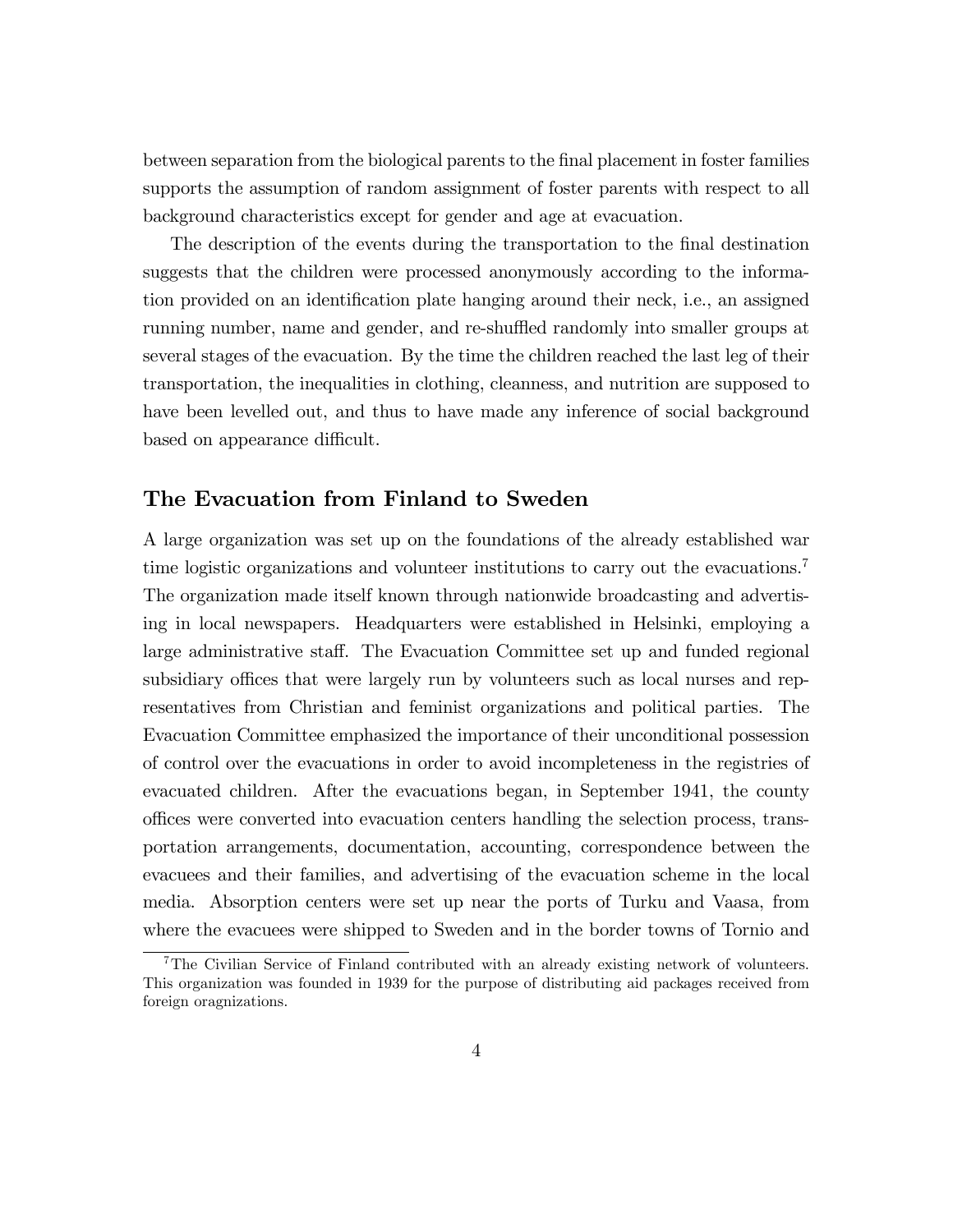Kemi, from where the evacuees crossed the border by railway. All travel expenses were covered by the Evacuation Committee.

Parents who had heard of the evacuation program through mass media or local authorities first filed an application to the local evacuation of  $e^8$ . When the application was approved, a health check at the local hospital followed and an identification document including a photograph was issued.<sup>9</sup> The documents were sent to the local evacuation office where the child's file was put into a queue awaiting for information on the region's quota for the following evacuation round. As soon as the headquarters of the organization gave information of each region's quota for the next round, the county office gathered the children - according to the ordered date of application approval - to the nearest railway station from where they were sent to the absorption centers. The children were not allowed to carry any money and their ration cards (most grocery products were rationed in Finland during the war) needed to be handed in before departure.<sup>10</sup> The children brought with them a franked envelope, which the foster parents that would be assigned in Sweden, were urged to post to the Finnish county office with notification of the child's arrival and their name and address, to enable correspondence between the biological parents and their child. Upon arrival at the absorption center, a brief health check was conducted and information on the children was entered into an evacuee register. Each child was assigned a running number according to arrival order and given an identification plate to carry around the neck.

Until 1944, most transports were conducted by boat due to the capacity constraints of the highly congested Swedish railways. Also air planes were occasionally used during the winter season when an impenetrable ice layer prevented shipping. From 1944 onwards, train was considered the safest way of transportation due to the hydro-mines spread around the Finnish Gulf.

Based on the above description of the evacuation, it is plausible that the evac-

 ${}^{8}$ If the father was on duty, the mother could file the application without his consent. However, in case the father should disapprove, he could have his child returned immediately.

<sup>&</sup>lt;sup>9</sup>It took on average 21 days from the time of filing the application to embarking the evacuation transit to Sweden (author's calculation).

<sup>&</sup>lt;sup>10</sup>This made any form of bribing of the officials difficult for the children.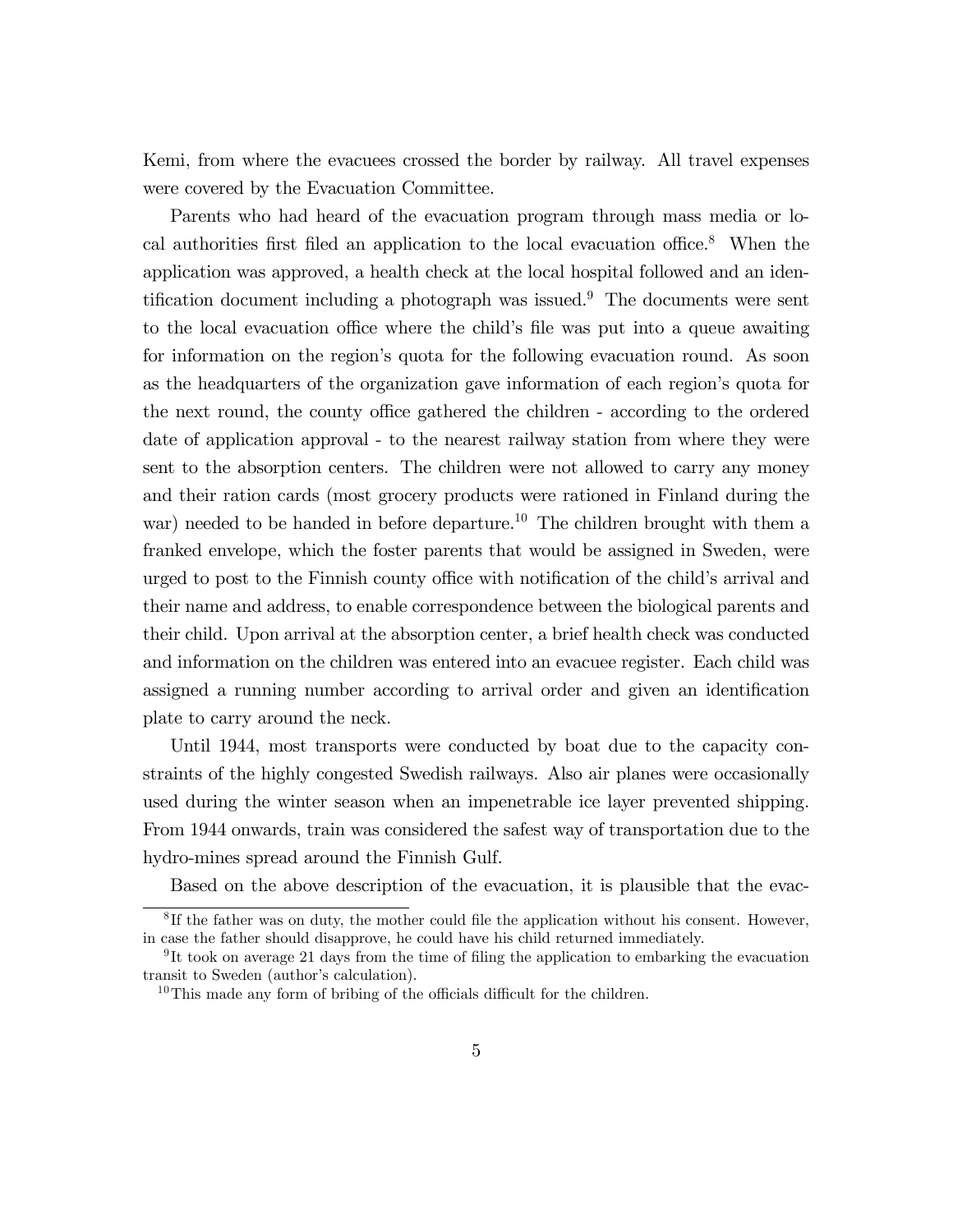uation created randomness in the order in which the children were transported to Sweden. The strongest arguments in favor of random order of evacuation with respect to any background characteristics are that the children were processed according to a running number upon the arrival to the absorption centers (and boarded the vehicle of transportation accordingly). Also the fact that, on the ships, complete registers of the children on board were put together en route suggests that the separation into small groups upon embarkment is likely to have taken place in a haphazard fashion. The fact that no money or ration cards were allowed on the trip is important for the sake of the random assignment argument in that it suggests that the children could not possibly have affected the placement by bribing the officials. Furthermore, the biological parents' unawareness of both the final destination and the identity of the foster parents, for which the request for identity and address of the foster parents in the form of a franked envelope is a concrete indicator, made any possible manipulation of the placement difficult.

### The Placement to Foster Families in Sweden

In Sweden, the structure of the Placement Committee was literally a mirror image of the Evacuation Committee on the Finnish side. Its main office was located in Stockholm and each county had its own local committee led by an authorized representative who was in charge of the placement of the children into families. In practice, large local volunteer organizations conducted the major part of the placement, and the provincial offices handled registries of children and other administrative issues. Quarantine centers were established in geographically strategic Swedish towns, usually the capital of the county.

At first, as the contingents arrived in Swedish territory, they were taken to sanitary centers, which were located in the near proximity of the arrival port or station (Stockholm, Umeå and Haparanda), where brief health checks and delousing was conducted.<sup>11</sup> At the sanitary centers, the contingents were split into smaller groups

 $11$ A common delousing method widely practiced with child evacuees was to shave their heads.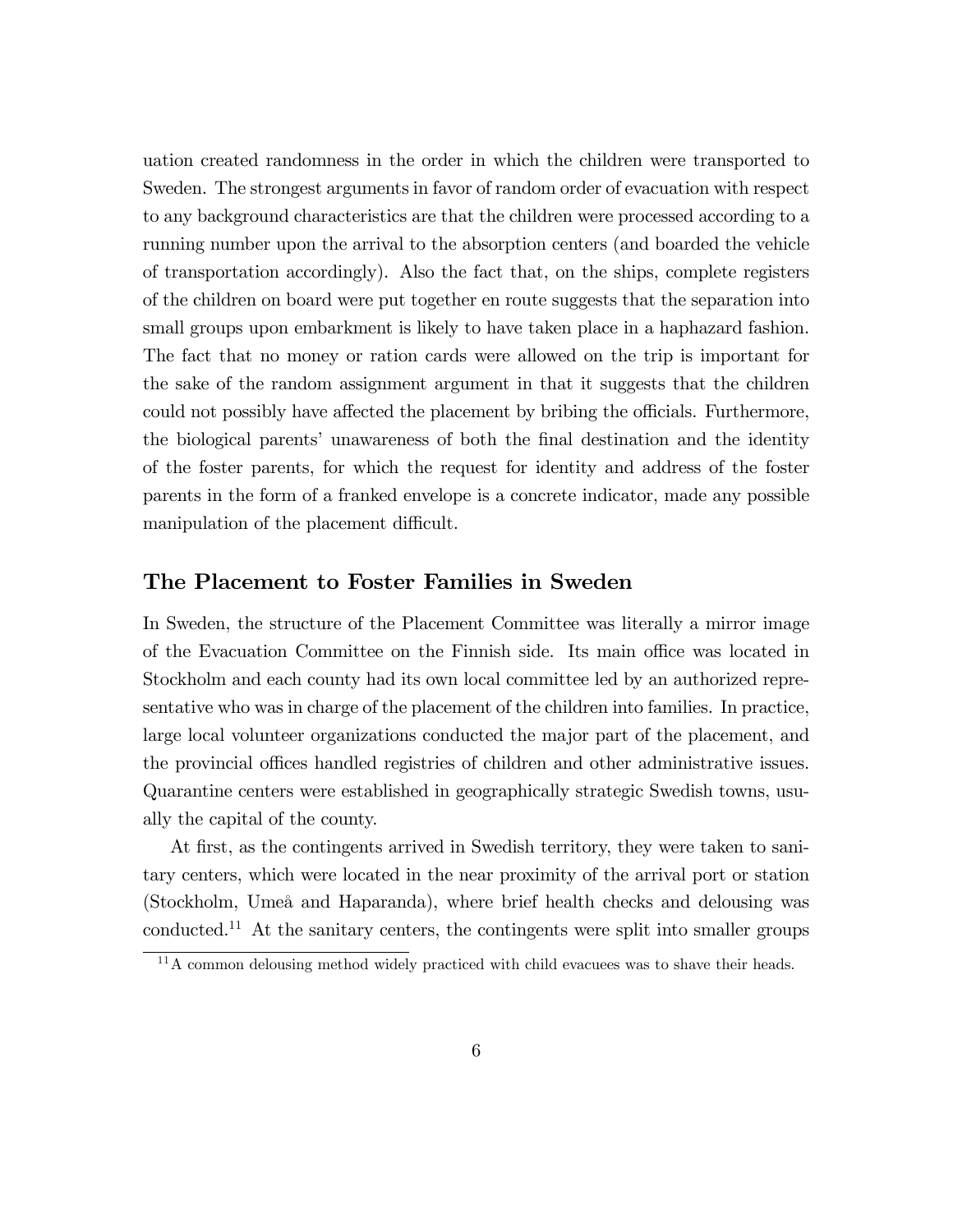which were placed in quarantine centers for a week<sup>12</sup>. They went through careful health checks to make sure they were not carrying any contagious diseases before being assigned a county of destination and finally a foster family. Although medical issues were of Örst priority, much weight was put on nutrition and inventory of the childrenís luggage. Clothes were provided to poorly equipped children, and all children were cleaned thoroughly. When leaving the quarantine centers, the children were separated into smaller groups and transported via the county offices - where the group would be re-shuffled into smaller units - to their final destinations.

Little is documented about the final stage of the evacuation, that is, the placement in foster families, and thus one is principally referred to anecdotal evidence as recalled or retold by the evacues.<sup>13</sup> Regarding the different stages of the journey until the local Swedish provincial offices, anecdotal evidence conforms unusually well with the information in official documents. The final stage of the trip to the eventual placement seems to have been completed in three different ways: 1. when several children arrived at the same time to a community, the distribution of children to foster families would take place at some temporary lodging, e.g. the local parish house or school premises, according to a first-come first-served process,<sup>14</sup> 2. in sparsely populated areas, or in areas where only one family was awaiting a child, the assigned family would receive the child on a bus stop or train station without any possibilities to affect the choice of child, 3. in some cases the local ombudsman for the placement committee, often the local priest or school principal, assigned the children to families at their arrival on the train or bus station.

 $12$ The children who were evacuated towards the end of the war in 1944 were generally in worse health and thus the quarantaine period was prolonged to 14 days in spring 1944.

<sup>&</sup>lt;sup>13</sup>I make use of a compilation of 135 short stories of recollections by the evacuees edited by Leila Lehtiranta (1996).

<sup>14</sup>Pirkko Bergman, a one time child evacuee, recalls "we (the children) were taken to a room and were told to sit on chairs with the identification plates visibly displayed. A group of people rushed in and among the first ones was a tall man who examined me, wrote something indicating "reserved" on the parcel I was carrying and continued to examine others. Others showed interest in me but noticed the reservation sign on the package. The tall man, who turned out to be the priest of the village of Åsunden, Gösta Rosen, returned to pick me up together with another child, whom, I found out upon our arrival in the village, he had chosen for himself, I was assigned to a neighbouring family" (Lehtiranta 1996).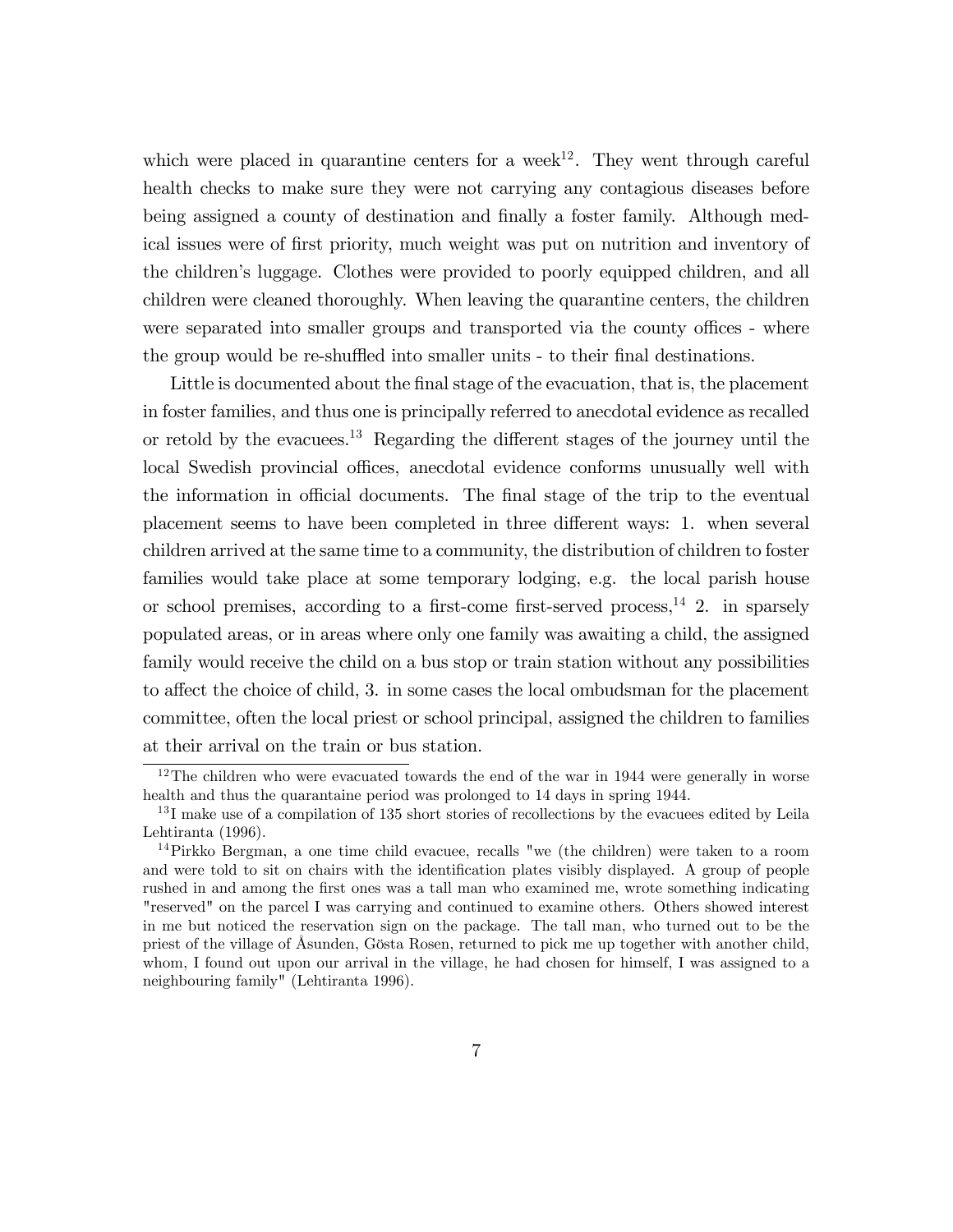The description of the events during the journey to the final destination suggests that the children were processed anonymously according to the information provided on an identification plate hanging around their neck, i.e., an assigned running number, name and gender, and sorted randomly at several stages of the journey. By the time the children reached the last leg of their transportation, the inequalities in clothing, cleanness, and nutrition are supposed to have been leveled out, and thus to have made any inference of social background based on appearance difficult.

The aforementioned documentation provides credible support for the assumption that no sorting of the children was made based on their background characteristics. Casual evidence based on first hand accounts by the evacuees also supports this random nature of the assignment. There are however two caveats to the random assignment assumption that point towards some selection based on demographic characteristics. First, many of the numerous first hand accounts show that siblings would end up in families living close to each other.<sup>15</sup> One reasonably innocuous reason for this is that siblings, already at the beginning of the journey, were assigned consecutive running numbers. However, it is almost equally plausible, that the officials were trying to arrange it so that siblings would be placed in the same region. Second, anecdotal evidence also reveals that foster parents were, in some cases, able to present preferences regarding children's age and gender.<sup>16</sup> Thus it is essential to control for these characteristics in order to exclude sorting into foster families.

## B Variable Definitions: (Online only - Not for publication)

#### School track choice

<sup>&</sup>lt;sup>15</sup>Some of the many first person accounts provide evidence that siblings could be separated from each other at any stage of the journey.

 $16$ Numerous first person accounts show that the failure to meet the foster parents-to-be's qualifications seldom led to the rejection of the child. Marja Leskipohja, aged only 9 months at the time of evacuation, recalls: "my foster parents have later told me that they were hoping to host a boy but as they arrived to pick up the child I was the only one left of the contingent that had arrived to Karlstad" (Lehtiranta, 1996).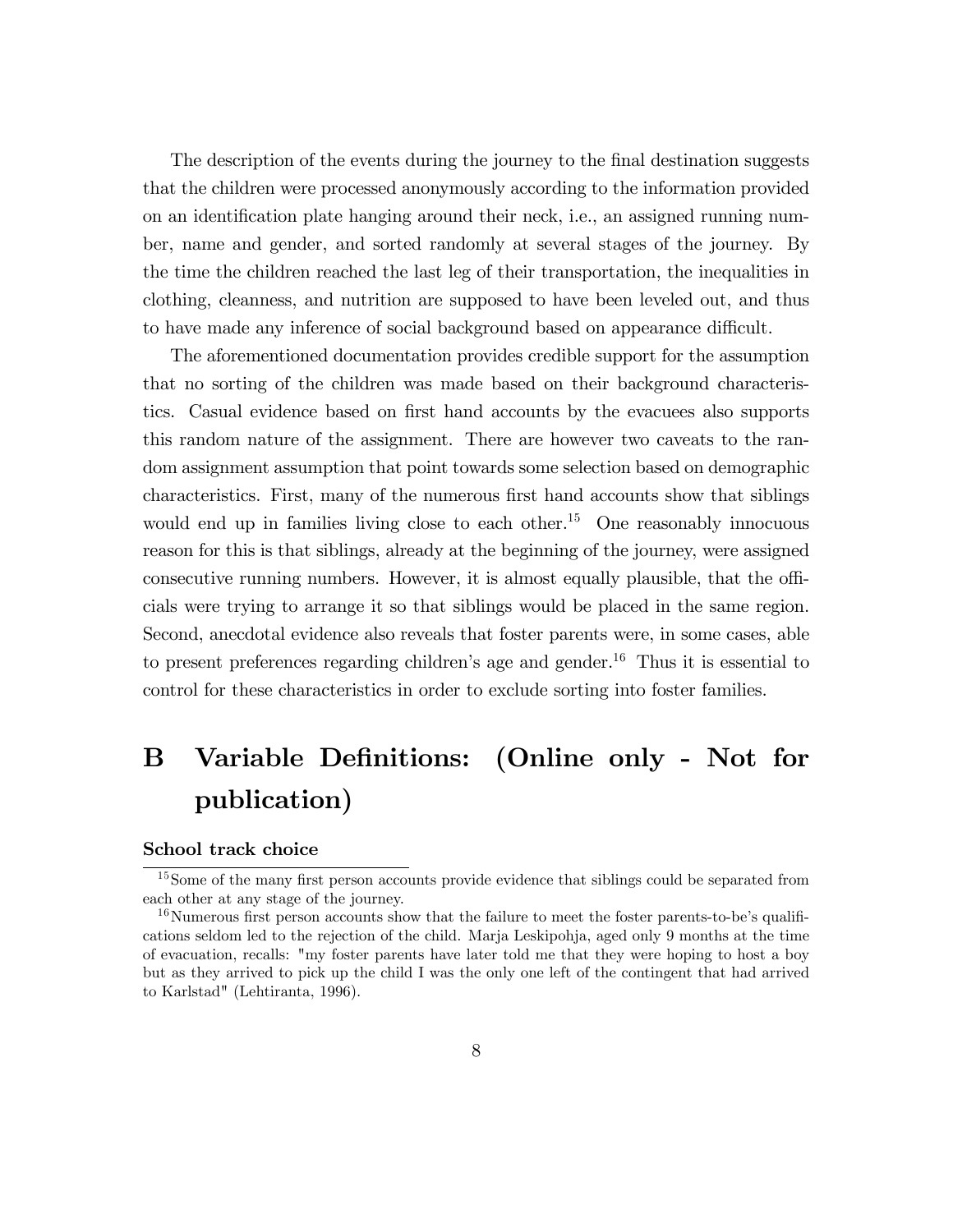At the time around World War II Finland had a two-track school system. In this system, cohorts attended uniform education only the first four grades of elementary school, after which they were divided into two tracks that differed both in terms of content of education, as well as eligibility to further education. The comprehensive school reform was implemented between 1972 and 1977, imposing a uniform academic curriculum for the entire cohort until age 16. School starting age was seven years so the tracking was made at age eleven. After fourth grade of elementary school all pupils had to choose whether to apply to general secondary school, or to continue in elementary school. Those who continued another four years in elementary school, were restricted to vocational professions, whereas those who were admitted to junior secondary school often continued to upper secondary school and were eligible to apply to tertiary education. A more detailed description of the Finnish two-track system is found in Tuomas Pekkarinen, Roope Uusitalo, and Sari Kerr (2009). The surveyees are asked to indicate their highest completed education on a five class categorization: 1. Elementary school 2. Lower secondary school or civic school 3. Vocational school 4. Upper secondary school 5. Tertiary (University) education. Educational attainment is also obtained from census data of Statistics Finland. I collapse the 5 classes into a dummy variable measuring whether the person continued to secondary school after the fourth grade of civic school. Classes 2, 4 and 5 obtain value one and classes 1 and 3 obtain value zero.

#### University degree

The aforementioned five class categorization of education is collapsed into a dummy variable measuring whether the person completed a tertiary education. Class 5 obtain value one and all other classes obtain value zero.

#### Foster family's socioeconomic status

Socioeconomic status of the foster family is based on father's occupation. In the survey, the respondents are asked to report their foster father's occupations. These are coded into the 1,506 occupational categories of the four-digit International Standard Classification of Occupations (ISCO) released by International Labor Organization (ILO) in 1968. The motivation for an occupation-based measure is that parent's occupation is arguably easier to recall as compared to parent's income or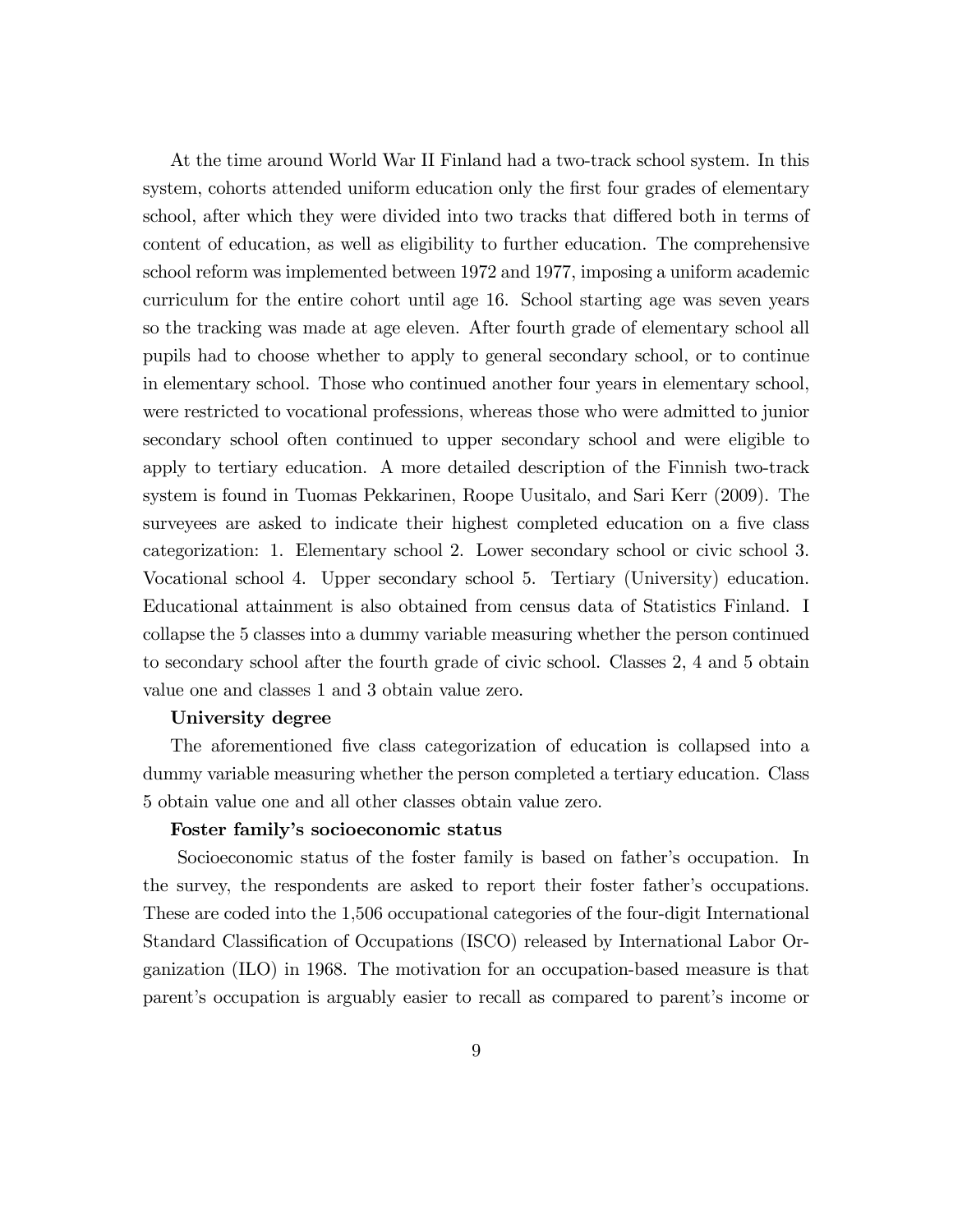education. This holds, in particular, for questions on socioeconomic characteristics of the foster parents, with whom respondents only spent part of their childhood (and have not necessarily been in touch with since the war ended). The occupation-based measure used for fatherís socioeconomic status is the International Socio-Economic Index of occupational status (SEI). The SEI scale is derived by Ganzeboom et al. (1992) in the spirit of the Duncan index, (Otis D. Duncan 1961), so that a weighted sum of the average schooling and the average income levels of occupations determine their status. The scores are rescaled to a range from sixteen (the lower end) to ninety (the higher end) (See Ganzeboom et al. (1992) for the algorithm for estimating their scaled SEI variable).

Although foster mother's occupation is available from the survey responses, the low degree of labor force participation among married women in the Nordic countries during World War II (70 percent of the foster mother's were housewives) hinders me from using it in the analysis without seriously altering the sample size.

#### Biological family's socioeconomic status

Socioeconomic status of the biological family is calculated analogously as for the foster family. Biological fatherís occupation is also available in the preintervention government records, i.e., the aforementioned evacuee cards. Survey data on biological father's occupation is however relied on primarily for the construction of biological father's SEI (only missing survey answers on biological father's occupation are replaced with occupation as reported in the evacuee cards).

#### Swedish proficiency prior to evacuation

There is information on proficiency in Swedish from three sources: the evacuation card registry, Populations Register Center in Finland (PRCF), and the survey. The evacuation card recorded "Proficiency in Swedish prior to evacuation", whereas the survey and PRCF recorded native language. The correlation between the survey answer and the information native language from the records of PRCF is 0.84 whereas the correlation between the evacuation card variable and information from PRCF is 0.68.

#### Mother's labor force participation

All surveyees whose mothers were reported to have been at home or housewives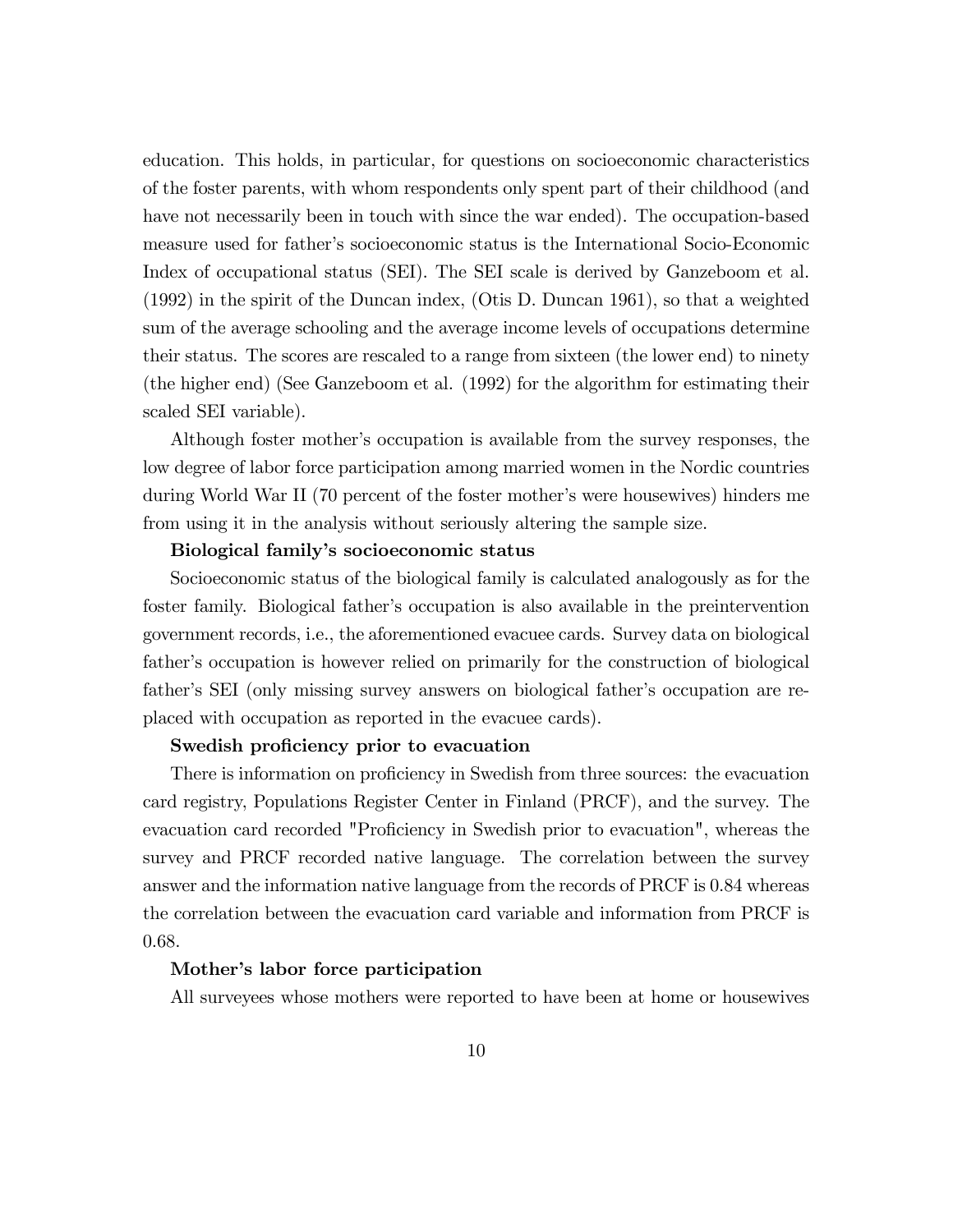were coded as zero and the ones with a reported occupation were coded as one.

#### Family lived in town

The information on whether the biological family lived within an urban area (coded as one) was coded based on the reported municipality of birth derived from the evacuation cards for the evacuees and the Populations Register Center for the nonevacuees.

#### Non-differentiation between foster children and foster siblings

The surveyees are asked whether the foster family differentiated between the inputs to foster children and foster siblings (differentiation is coded as zero).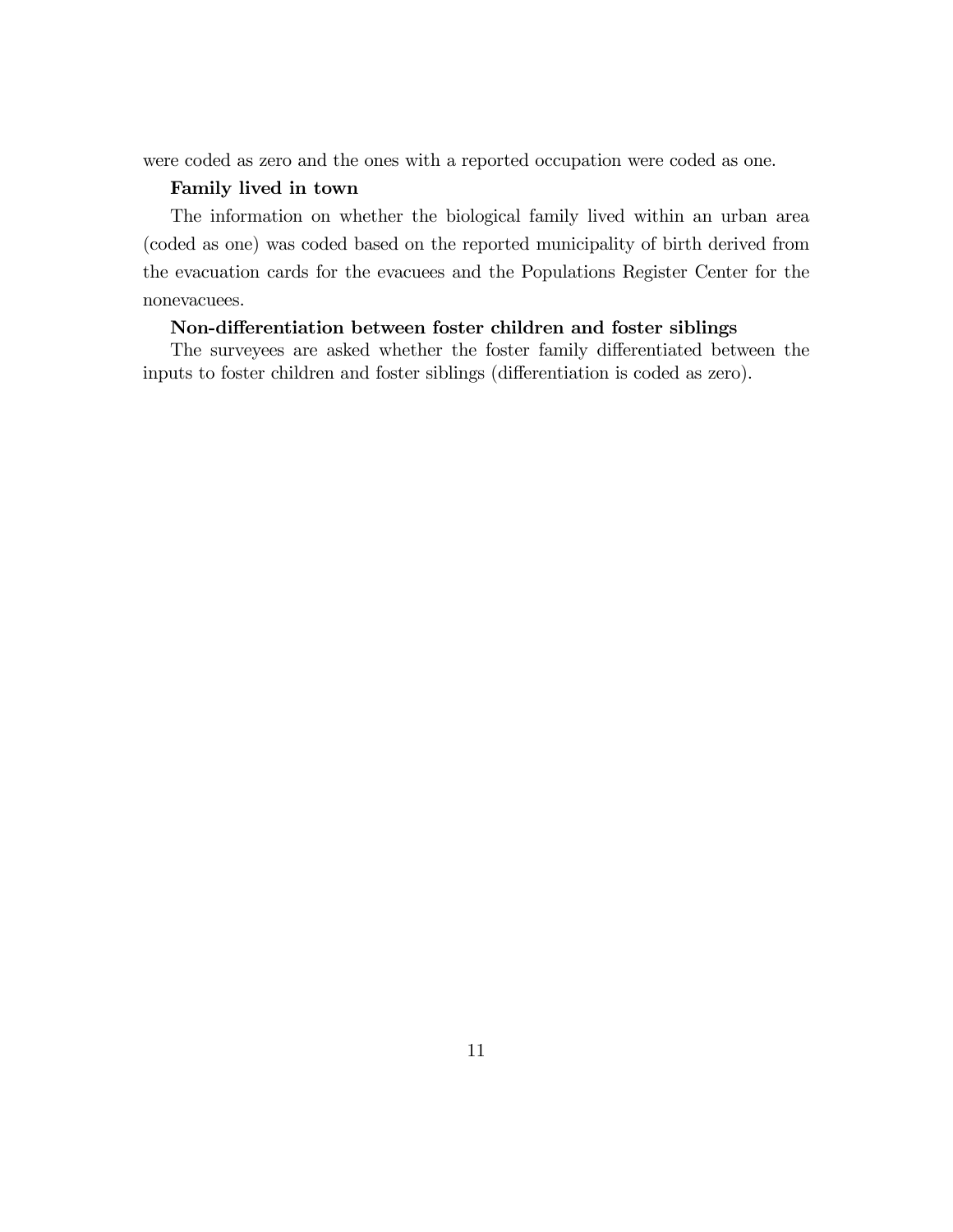### C Additional Results (Online only - not for publication)

|                                                   | School track |           |            |            |
|---------------------------------------------------|--------------|-----------|------------|------------|
|                                                   | choice       | choice    | University | University |
| Foster father's SEI                               | 0.0036       | $0.0118*$ | $-0.0009$  | 0.0006     |
|                                                   | (0.0026)     | (0.0069)  | (0.0021)   | (0.0056)   |
| Biological father's SEI                           | $0.0089***$  | 0.0029    | 0.0040     | $-0.0046$  |
|                                                   | (0.0031)     | (0.0065)  | (0.0028)   | (0.0052)   |
| (Foster father's SEI*Biological father's SEI)/100 | $-0.0022$    | $-0.0017$ | 0.0053     | 0.0043     |
|                                                   | (0.0062)     | (0.0067)  | (0.0061)   | (0.0061)   |
| (Foster father's $SEI)^{2}/100$                   |              | $-0.0087$ |            | $-0.0013$  |
|                                                   |              | (0.0071)  |            | (0.0052)   |
| (Biological father's $SEI)^2/100$                 |              | 0.0064    |            | 0.0097     |
|                                                   |              | (0.0076)  |            | (0.0059)   |
| Observations                                      | 599          | 599       | 599        | 599        |

Table C-1-Estimating a Nonlinear Model with Interactions

Notes: OLS coefficients with robust standard errors in parentheses. An intercept, a gender dummy, 21 regional dummies, and 18 cohort dummies are included in each regression. Sampling weights are used.

 $\rm ^{***}$  Significant at the 1 percent level.

\*\* Significant at the 5 percent level.

\* Significant at the 10 percent level.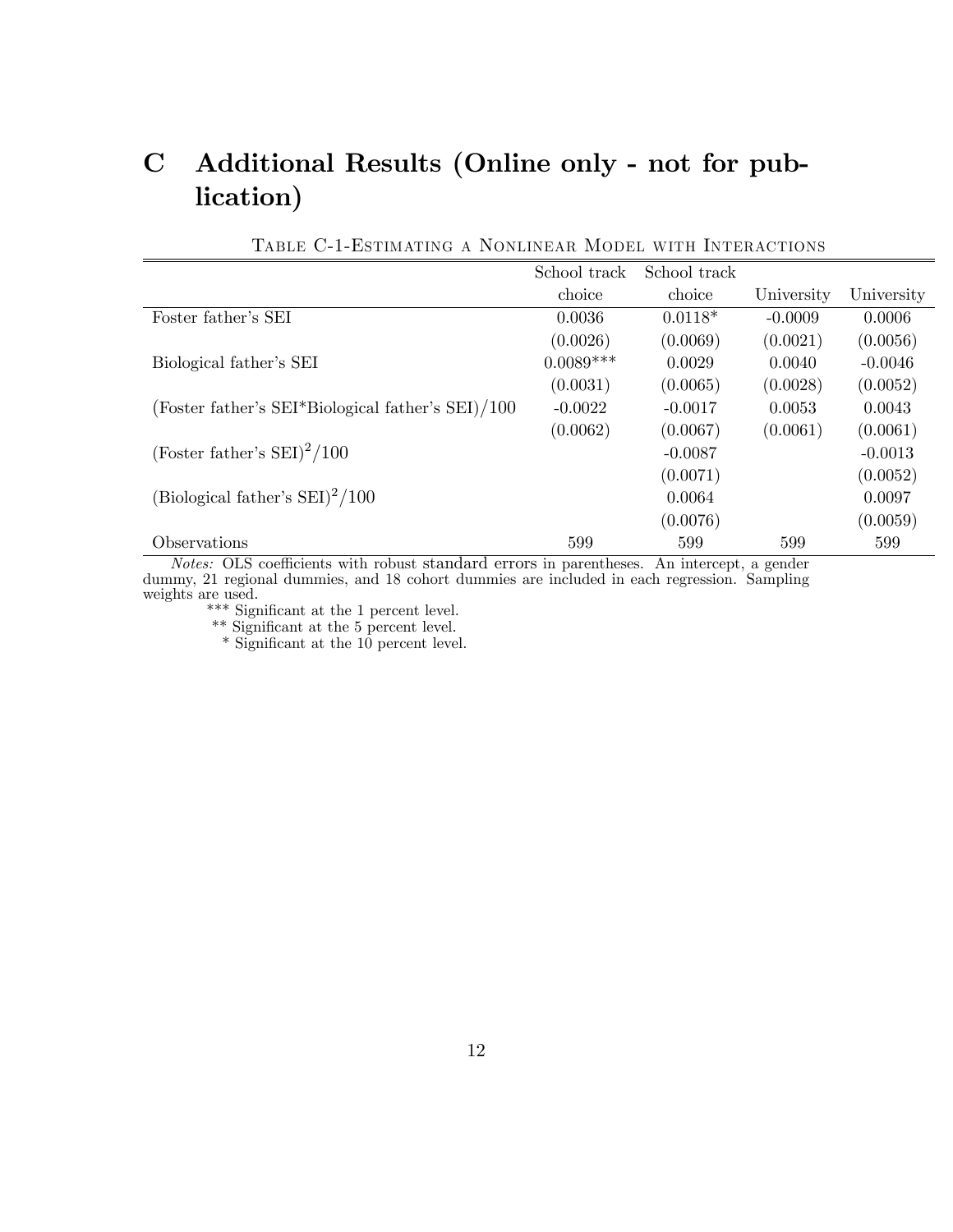## D Test for Association between Identification for Survey and Positive Response and Background Characteristics (Online only - Not for publication)

| Mailing to the evacuees                |      |           |          |  |
|----------------------------------------|------|-----------|----------|--|
|                                        |      |           | Response |  |
|                                        | Sent | Responded | rate     |  |
| Original draw                          | 1157 | 752       | 64.9     |  |
| Identified from comparisonl group      | 171  | 135       | 78.9     |  |
| Total                                  | 1328 | 887       | 67.7     |  |
| Mailing to the nonevacues <sup>*</sup> |      |           |          |  |
| Nonevacuees                            | 3097 | 1749      | 56.4     |  |

\*The 171 evacuees identified through the matched comparison group are excluded.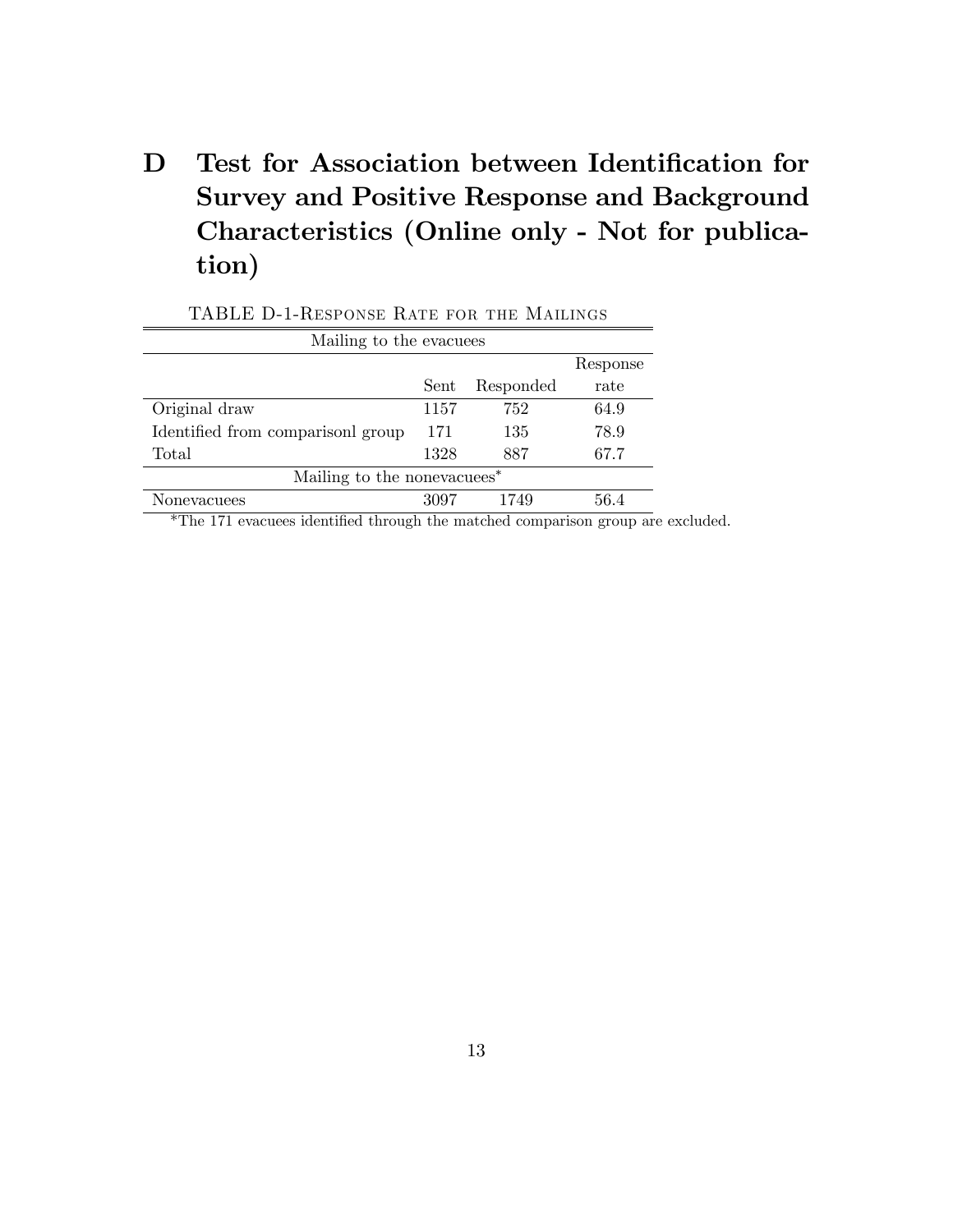Probit model with dependent variable: dummy for sample unit identified by PRCF Age at evacuation  $-0.009** (0.004)$ Proficiency in Swedish  $-0.055*$   $(0.032)$ Female  $0.050**$  (0.022) Family relocated from war zone  $-0.012$  (0.028) Father wounded in war  $0.001$  (0.047) Father died in war  $-0.028(0.040)$ Subject to air raids 0.040 (0.036) Family lived in town  $(town=1)$  0.018  $(0.024)$ Observations 1931 F-test, background point estimates  $= 0$  15.07  $p > \chi^2$  0.058

TABLE D-2-Test for Selective Identification of Treated Sample Units by the Population Register Center of Finland

 $\overline{Notes:}$  The entries in Table D-2 represent the marginal effects of a probit model evaluated at the means of the independent variables. Robust standard errors are reported in parentheses. All right hand side variables are pulled from the evacuee cards in the Child evacuee records at the National Archives. The whole sample drawn from the evacuee card register with nonmissing values on the relevant variables is included. A probit model is estimated with the dependent variable taking value one if the observation was identified by the Population Register Center, Finland. The marginal effects are evaluated at the mean of age at evaucation.

 $\rm ^{***}$  Significant at the 1 percent level.

\*\* Significant at the 5 percent level.

 $*$  Significant at the 10 percent level.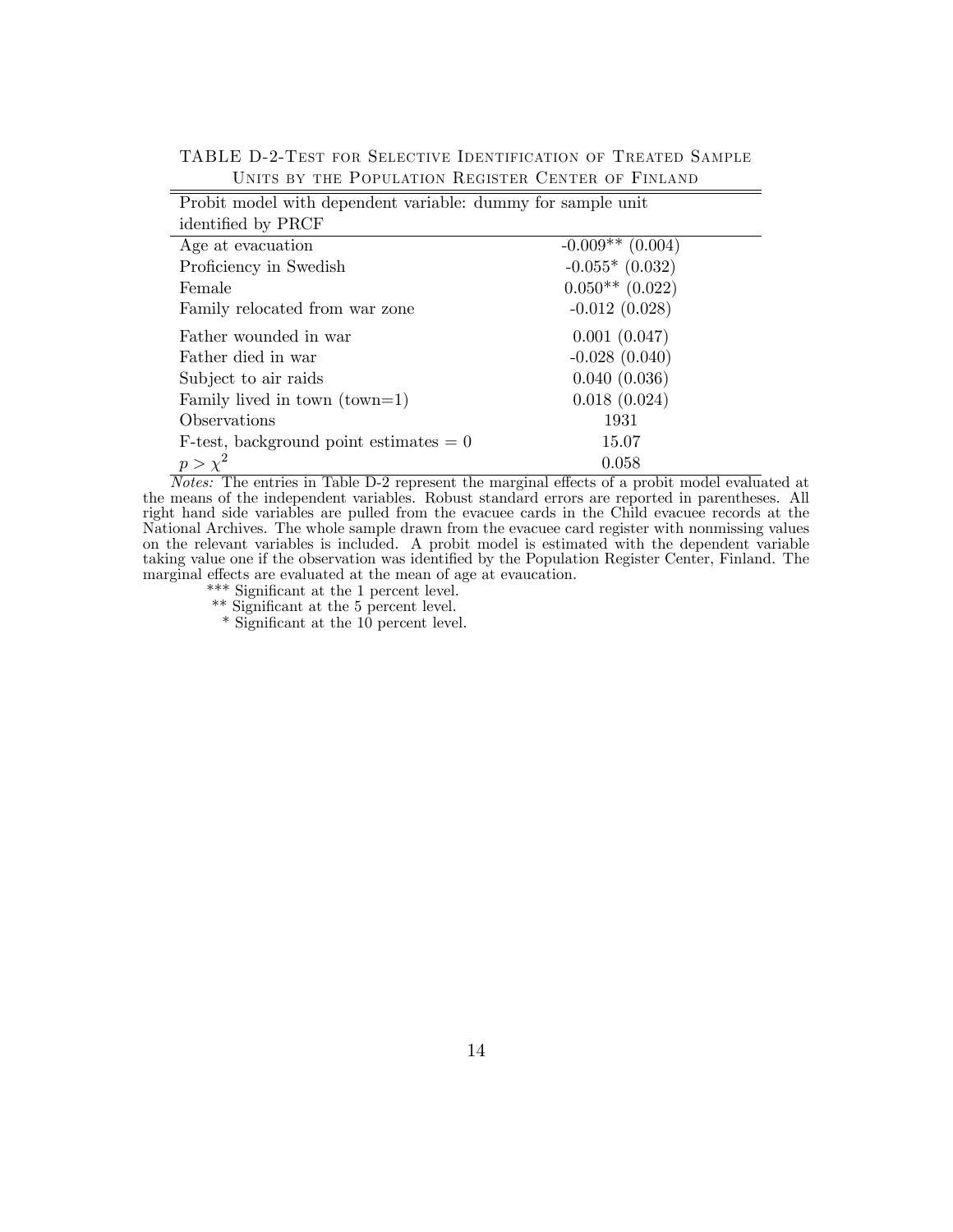TABLE D-3-Test for Selective Response to Survey WITH RESPECT TO PRE-INTERVENTION CHARACTERISTICS

| Probit model with dependent variable: dummy for response |                   |
|----------------------------------------------------------|-------------------|
| to survey question aire                                  |                   |
| Age at evacuation                                        | $-0.001(0.005)$   |
| Swedish speaking                                         | $-0.019(0.041)$   |
| Female                                                   | $0.048*$ (0.028)  |
| Family relocated from war zone                           | 0.003(0.034)      |
| Father wounded in war                                    | $-0.105*(0.061)$  |
| Father died in war                                       | 0.038(0.049)      |
| Subject to air raids                                     | $0.088**$ (0.042) |
| Family lived in town $(town=1)$                          | 0.040(0.030)      |
| Observations                                             | 1157              |
| $F-test$ , background point estimates $= 0$              | 13.29             |
| $p > \chi^2$                                             | 0.10              |

Notes: The entries in Table D-3 represent the marginal effects of a probit model evaluated at the means of the independent variables. Robust standard errors are reported in parentheses. The dependent variable taking value one for a positive response on the original survey or the reminder. All right hand side variables are pulled from the evacuee cards in the Child evacuee records at the National Archives. I include all observations that are identified and to whom we have sent the survey questionnaire.

\*\*\* Significant at the 1 percent level.

\*\* Significant at the 5 percent level.

\* Significant at the 10 percent level.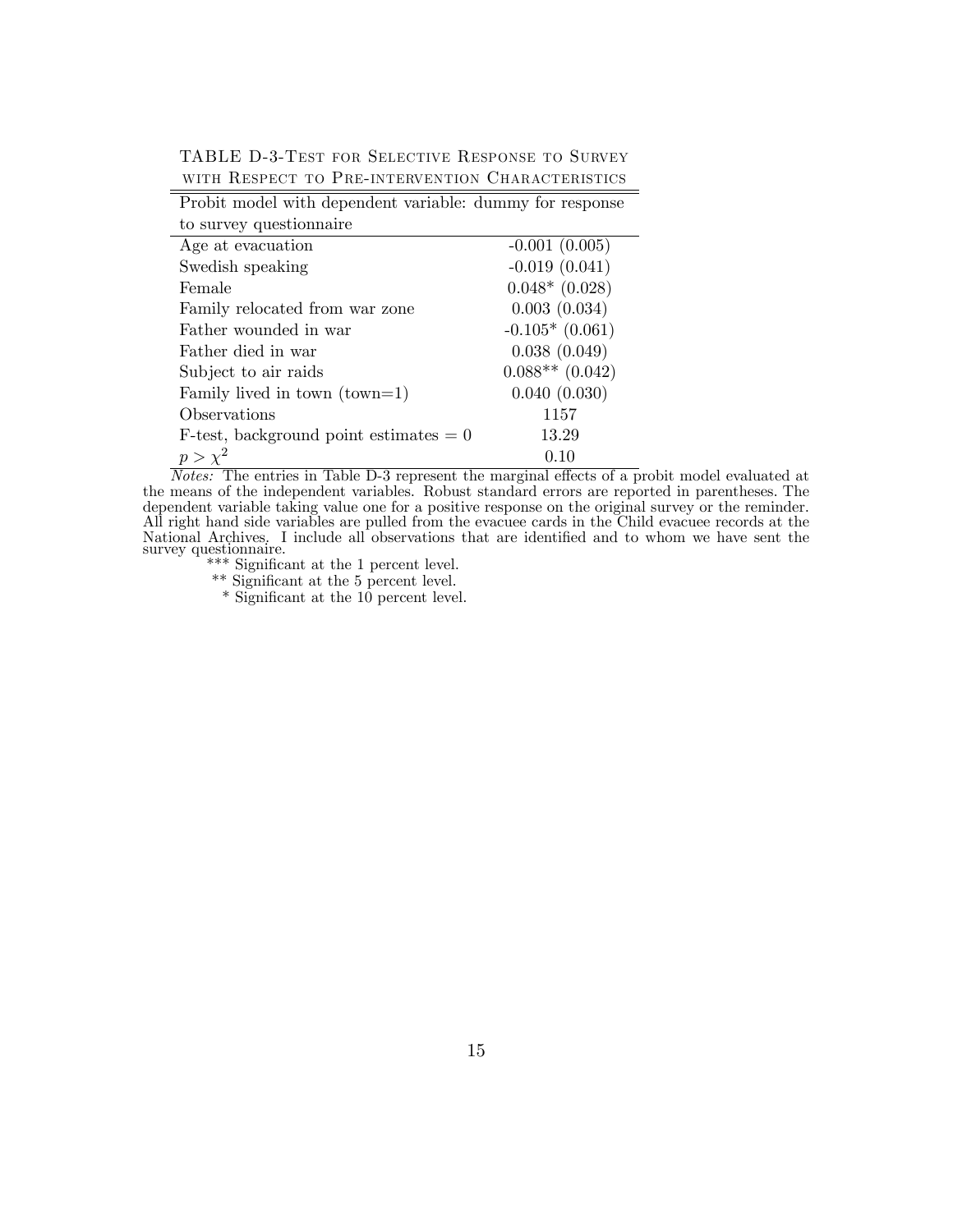| римг нь ог тонгоциар шүнөөнө ийр ирогтар шүнөөнө |              |               |  |  |
|--------------------------------------------------|--------------|---------------|--|--|
|                                                  | Children who | Adopted by    |  |  |
|                                                  | returned     | foster family |  |  |
|                                                  | Mean         | Mean          |  |  |
| Both parents alive=1                             | 0.81         | 0.55          |  |  |
|                                                  | (0.40)       | (0.50)        |  |  |
| SEI-score of biological father                   | 37.67        | 30.97         |  |  |
|                                                  | (14.96)      | (11.72)       |  |  |
| Family relocated from                            | 0.26         | 0.24          |  |  |
| war zone                                         | (.44)        | (0.43)        |  |  |
| Single-parent                                    | 0.01         | 0.09          |  |  |
| $household=1$                                    | (0.11)       | (0.29)        |  |  |
| Age at evacuation (months)                       | 65.60        | 51.19         |  |  |
|                                                  | (30.74)      | (28.70)       |  |  |
| Observations                                     | 887          | 120           |  |  |

TABLE D-4-Comparison of Background Characteristics between SAMPLE OF RETURNED EVACUEES AND ADOPTED EVACUEES

Notes: Standard deviations are reported in parentheses.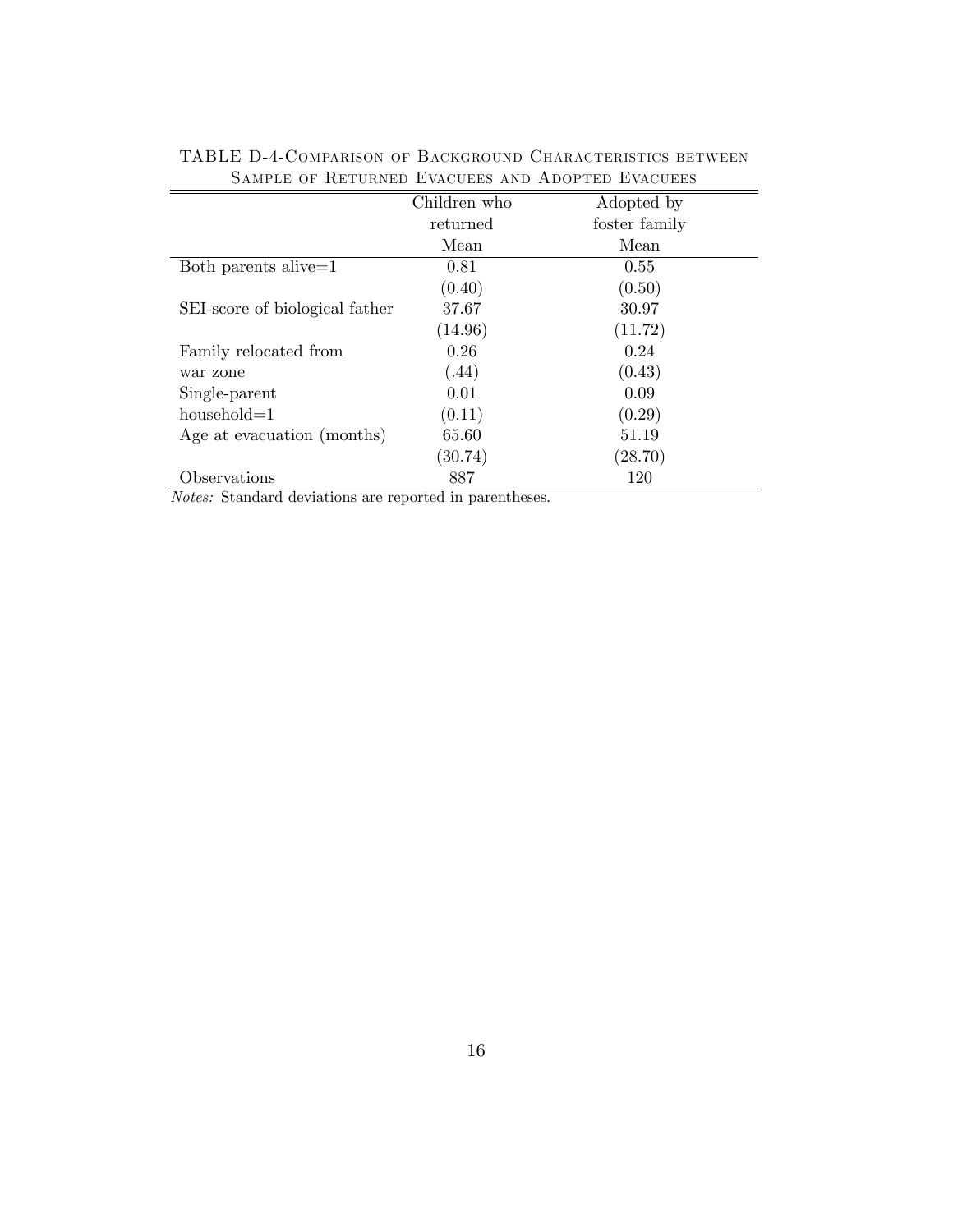### E Descriptive Statistics and Robustness Tests (Online only - Not for publication)

|                                  | Foster parents | Biological parents |
|----------------------------------|----------------|--------------------|
| Professionals, higher-grade      | 99(13.60)      | 66 (7.58)          |
| Professionals, lower-grade       | 95(13.05)      | 53(6.08)           |
| and technicians, higher-grade    |                |                    |
| Routine non-manual, higher-grade | 3(0.41)        | 13(1.49)           |
| Routine non-manual, lower grade  | 6(0.82)        | 12(1.38)           |
| Small employers                  | 14(1.92)       | 8(0.92)            |
| Self-employed workers (nonprof.) | 60(8.24)       | 57(6.54)           |
| Farmers                          | 321 (44.09)    | 87 (9.99)          |
| Technicians, lower-grade,        | 13(1.79)       | 41 $(4.71)$        |
| supervisors of manual workers    |                |                    |
| Skilled manual workers           | 56 (7.69)      | 289 (33.18)        |
| Nonskilled manual workers        | 35(4.81)       | 223(25.60)         |
| Agricultural workers             | 26(3.57)       | 22(2.53)           |
| Observations                     | 728 (100.00)   | 871 (100.00)       |

TABLE E-1-Socioeconomic Class-Frequencies

Notes: Entries represent the number of families belonging to each socioeconomic class of the eleven-category discrete class scheme by Robert Erikson, John Goldthorpe, and Lucienne Portocarero (1979). In this classification, class is determined by the employment relation, and occupation (based on the ISCO68 occupational code) is used as an indicator of that relation. I apply the standard module generated by Paul M. De Graaf, Ganzeboom, and Matthijs Kalmijn (1989) to derive the categories from ISCO-68. The fractions are presented in parentheses as percentage of total.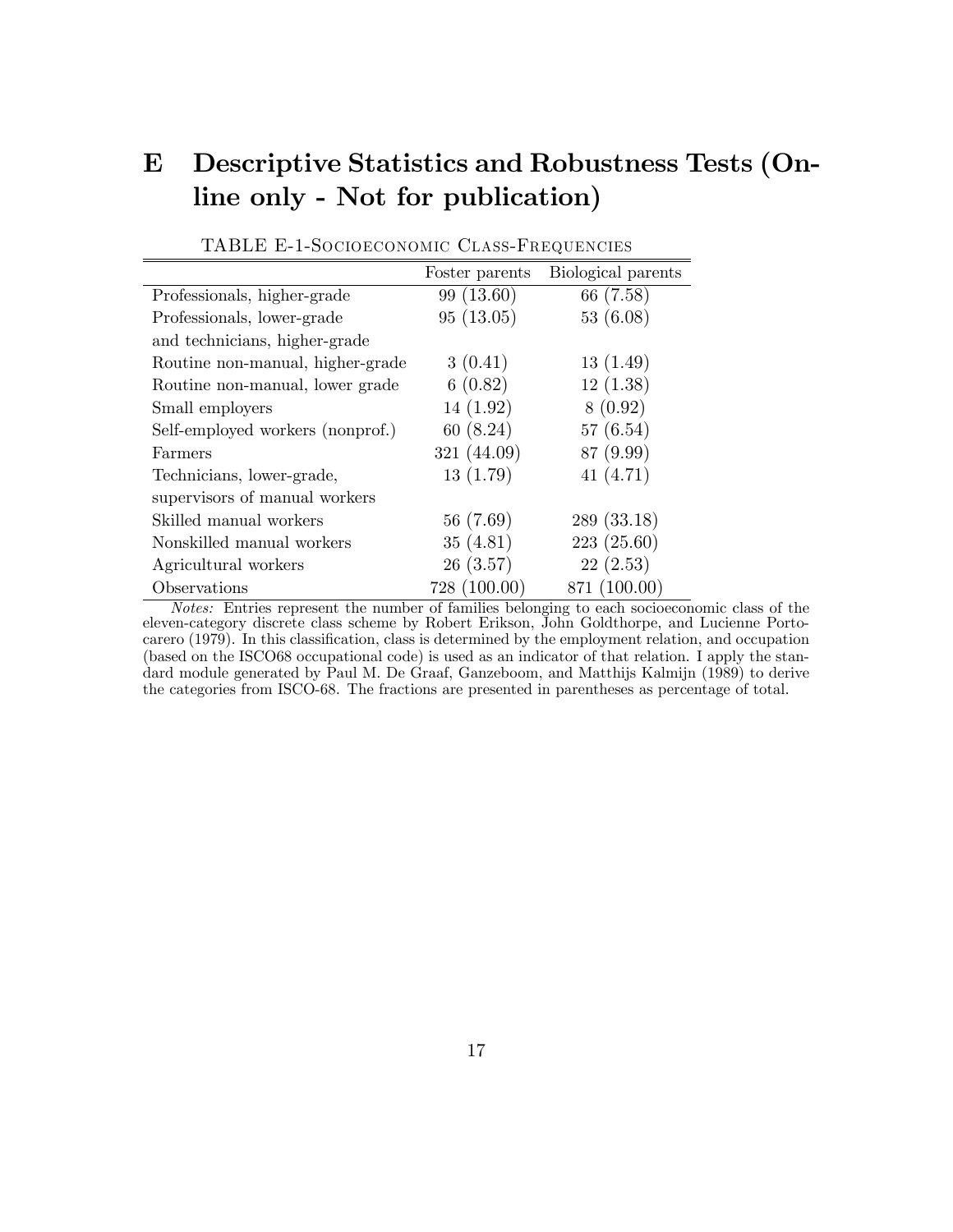|                                                  |       | Evacuees, no            |       | Evacuees, with          |  |
|--------------------------------------------------|-------|-------------------------|-------|-------------------------|--|
|                                                  |       | proficiency in Swedish* |       | proficiency in Swedish* |  |
|                                                  | Mean  | <b>SD</b>               | Mean  | <b>SD</b>               |  |
| Panel A. Schooling outcomes                      |       |                         |       |                         |  |
| School track choice                              | 0.30  | (0.46)                  | 0.55  | (0.50)                  |  |
| University                                       | 0.11  | (0.31)                  | 0.26  | (0.44)                  |  |
| Panel B. Demographic and program characteristics |       |                         |       |                         |  |
| Female                                           | 0.55  | (0.50)                  | 0.55  | (0.50)                  |  |
| Age at evacuation (months)                       | 65.14 | (30.48)                 | 68.13 | (32.01)                 |  |
| Duration of evacuation (months)                  | 26.82 | (15.57)                 | 22.00 | (12.82)                 |  |
| Panel C. Biological family characteristics       |       |                         |       |                         |  |
| SEI-score of biological father                   | 36.24 | (13.81)                 | 43.78 | (18.55)                 |  |
| SEI-score of biological father (as filed         |       |                         |       |                         |  |
| in evacuee card preintervention)                 | 35.38 | (13.54)                 | 42.88 | (17.74)                 |  |
| Relocated from war zone*                         |       |                         |       |                         |  |
| (Karelian families)                              | 0.31  | (0.46)                  | 0.03  | (0.18)                  |  |
| Father died in war*                              | 0.11  | (0.31)                  | 0.05  | (0.22)                  |  |
| Father wounded in war*                           | 0.05  | (0.22)                  | 0.08  | (0.27)                  |  |
| Subject to air raids*                            | 0.14  | (0.35)                  | 0.11  | (0.31)                  |  |
| Family lived in town $(town=1)^*$                | 0.58  | (0.49)                  | 0.74  | (0.44)                  |  |
| Parents divorced                                 | 0.12  | (0.33)                  | 0.15  | (0.36)                  |  |
| Mother's labor force participation               | 0.69  | (0.46)                  | 0.79  | (0.41)                  |  |
| Panel D. Foster family characteristics           |       |                         |       |                         |  |
| SEI-score of foster father                       | 39.60 | (17.86)                 | 45.74 | (19.12)                 |  |
| Non-differentiation btw                          |       |                         |       |                         |  |
| foster child and foster siblings                 | 0.91  | (0.28)                  | 0.93  | (0.25)                  |  |
| Number of observations                           |       | 599                     |       | 117                     |  |

### Table E-2-Summary Statistics for Samples Grouped by Swedish Proficiency before Evacuation

Notes: The reported number of observations refers to the observations with non-missing values in the key variables used in the benchmark estimations in Table 3. For the variables marked with an asterisk, the entries are pulled out from the evacuation cards, i.e., preintervention government records. The rest of the data was collected through the survey. In cases where data on Swedish proficiency was missing in the preintervention government records we use data on native language from the Populations Register Center in Finland.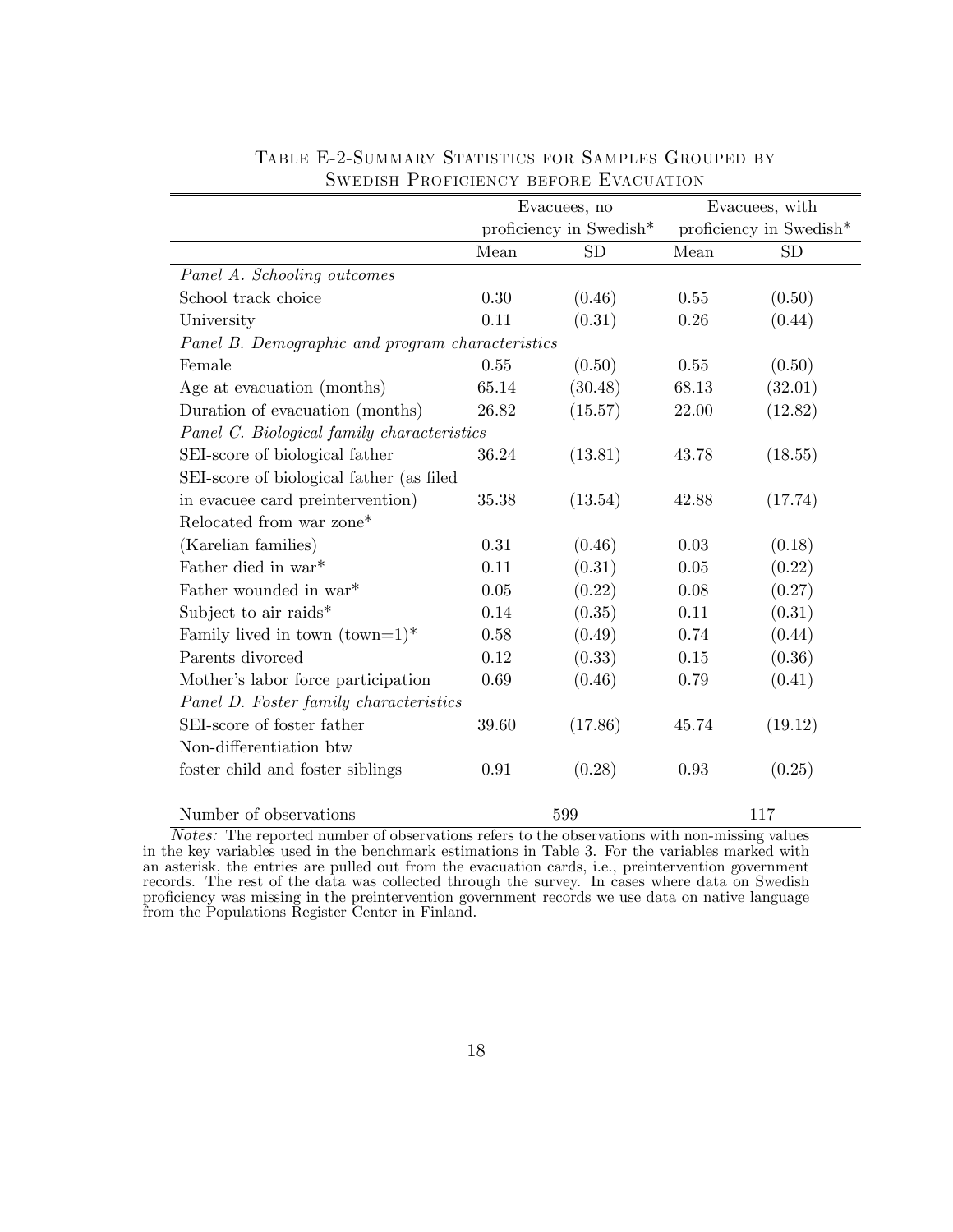|                         | School track choice |             |             |  |
|-------------------------|---------------------|-------------|-------------|--|
| Dependent variable:     | (1)                 | (2)         | (3)         |  |
| Foster father's SEI     | 0.0021              | 0.0020      | 0.0019      |  |
|                         | (0.0013)            | (0.0012)    | (0.0012)    |  |
| Biological father's SEI |                     | $0.0087***$ | $0.0082***$ |  |
|                         |                     | (0.0016)    | (0.0017)    |  |
| Parents divorced        |                     |             | 0.0777      |  |
|                         |                     |             | (0.0778)    |  |
| Father died in war      |                     |             | $-0.0411$   |  |
|                         |                     |             | (0.0693)    |  |
| Father wounded in war   |                     |             | 0.1240      |  |
|                         |                     |             | (0.1158)    |  |
| Family relocated        |                     |             |             |  |
| from war zone           |                     |             | $-0.170**$  |  |
|                         |                     |             | (0.0692)    |  |
| Family lived in town    |                     |             | 0.0229      |  |
|                         |                     |             | (0.0471)    |  |
| Subject to air raids    |                     |             | $-0.0105$   |  |
|                         |                     |             | (0.0658)    |  |
| Mother's labor force    |                     |             |             |  |
| participation           |                     |             | $-0.0247$   |  |
|                         |                     |             | (0.0448)    |  |
| Observations            | 469                 | 469         | 469         |  |

Table E-3-Sensitivity Analyses

Notes: OLS coefficients with robust standard errors in parentheses. An intercept, a gender dummy, 18 cohort dummies, and 21 regional dummies are included in each regression. Sampling weights are used in all regressions.